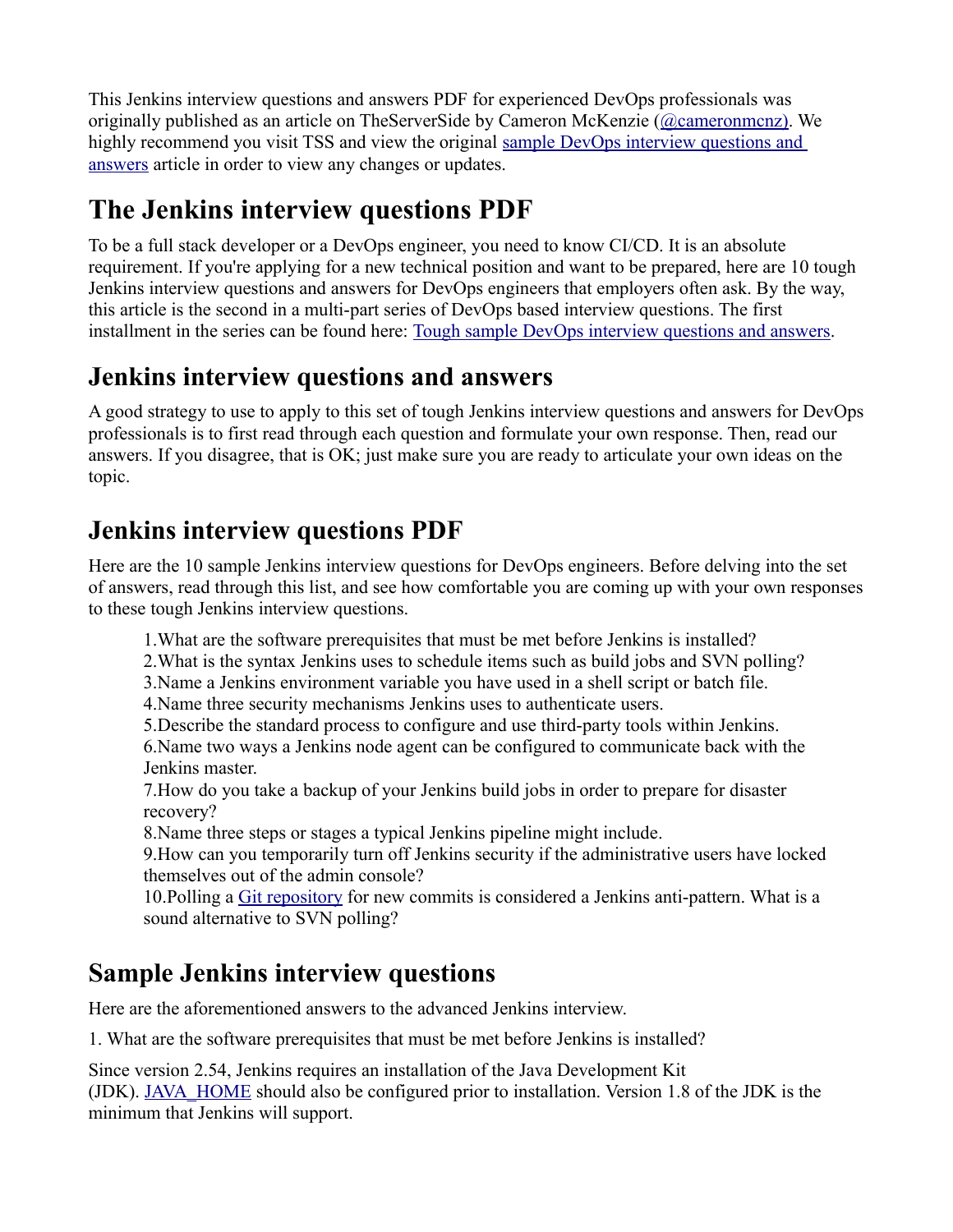Jenkins also requires the services of a Jakarta Enterprise Edition (EE) web profile-compliant servlet engine in order to run, although Jenkins comes with an [embedded Jetty runtime](https://www.theserverside.com/tutorial/How-to-embed-Tomcat-and-Java-web-apps-in-an-executable-JAR) that can be used if an existing Tomcat, WildFly or WebSphere application server is not available.

2. What is the syntax Jenkins uses to schedule items such as build jobs and SVN polling?

Jenkins uses the cron syntax to schedule various items within the tool.

The cron syntax is represented by five asterisks, with each one separated by a space. The first asterisk represents minutes, the second represents hours, the third the day of the month, the fourth the month itself and the fifth the day of the week. For example, to schedule a build job to pull from GitHub every Friday at 5:30 p.m., the syntax would be: 30 17  $\star \star 4$ .

3. Name a Jenkins environment variable you have used in a shell script or batch file.

There are a number of [environment variables](https://www.theserverside.com/tutorial/Jenkins-environment-variables-list-for-shell-script-build-jobs) that are available by default in any Jenkins build job. A few commonly used ones include:

- •\$JOB\_NAME •\$NODE\_NAME •\$WORKSPACE •\$BUILD\_URL
- •\$JOB\_URL

Note that, as new Jenkins plug-ins are configured, more environment variables become available. For example, when the Jenkins Git plug-in is configured, new [Jenkins Git environment variables,](https://www.theserverside.com/blog/Coffee-Talk-Java-News-Stories-and-Opinions/Complete-Jenkins-Git-environment-variables-list-for-batch-jobs-and-shell-script-builds) such as \$GIT\_COMMIT and \$GIT\_URL, become available to be used in scripts.

This isn't one of the most overly advanced Jenkins interview questions and answers, but it does demonstrate that the interviewee has indeed created a scripted Jenkins build job before.

4. Name three security mechanisms Jenkins uses to authenticate users.

Jenkins can authenticate users in one of three ways:

1.Jenkins can use an internal database to store user data and credentials. (This is the default.) 2.Jenkins can be configured to authenticate against a Lightweight Directory Access Protocol server.

3.Jenkins can be configured to employ the authentication mechanism used by the application server upon which it is deployed.

5. Describe the standard process to configure and use third-party tools within Jenkins?

The process to use a third-party tool, such as [Artifactory,](https://www.theserverside.com/video/How-to-set-up-and-use-a-JFrog-Artifactory-Maven-repository) Node, [SonarQube](https://www.theserverside.com/video/How-to-use-the-SonarQube-Maven-Plugin-for-continuous-inspection) or [Git](https://www.theserverside.com/tutorial/Five-basic-Git-commands-every-beginner-needs-to-know) typically follows a four-step process.

1.The third-party software must be installed.

2.A Jenkins plug-in that supports the third-party tool must be installed through the Jenkins admin console.

3.The third-party tool must be configured in the Tools tab of the Manage Jenkins section of the admin console.

4.Finally, the plug-in can be used from within a Jenkins build job. The plug-in will then facilitate communication between the Jenkins build job and the third-party tool.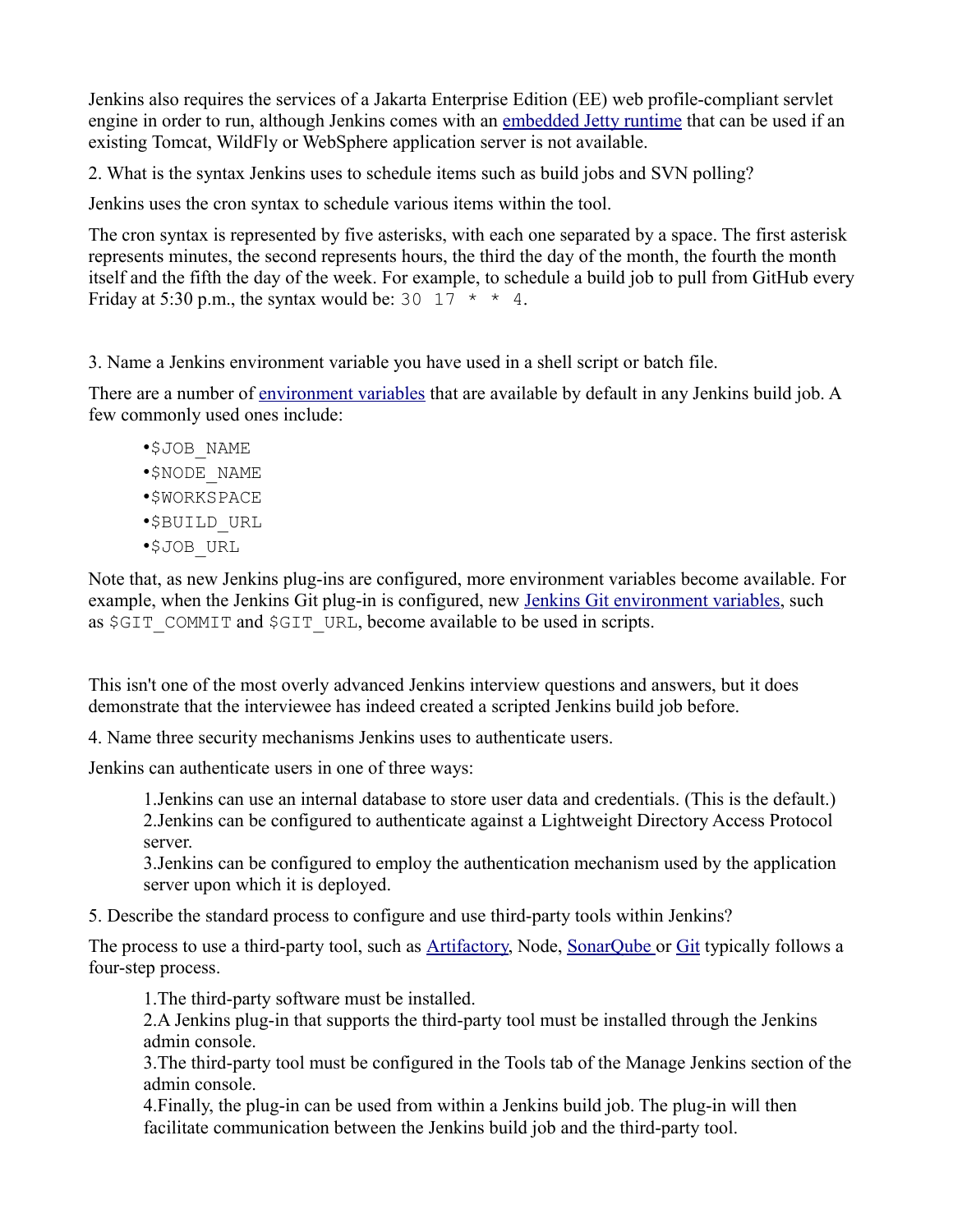This is a tough Jenkins interview question for DevOps professionals because not every third-party tool is configured in exactly the same way. For example, Jenkins can be configured to [install Maven](https://www.theserverside.com/tutorial/How-to-install-Maven-and-build-apps-with-the-mvn-command-line) itself, rather than requiring a pre-existing installation. Similarly, third-party tools, like [Checkstyle](https://www.theserverside.com/video/Use-Maven-Checkstyle-Plugin-to-enforce-Java-quality-rules) or JaCoCo, can be downloaded at build time by Maven. So these four steps are not always adhered to strictly, but at a high level, these are the typical steps required to install and configure a third-party Jenkins tool.

6. Name two ways a Jenkins node agent can be configured to communicate back with the Jenkins master.

The tool provides two mechanisms for starting a Jenkins node agent:

- 1.Launch a Jenkins node agent from a browser window.
- 2.Launch a Jenkins node agent from the command line.

When a Jenkins node agent is launched from a browser, a [JNLP file](https://whatis.techtarget.com/fileformat/JNLP-Java-Web-Start-Sun-Microsystems-Inc) is downloaded. When it runs, the JNLP file launches a new process on the client machine that runs Jenkins jobs.

To launch from the command line, the agent.jar file is required on the client. This [executable JAR](https://www.theserverside.com/blog/Coffee-Talk-Java-News-Stories-and-Opinions/Embed-the-WebSphere-Liberty-profile-in-an-executable-JAR-with-Maven) file is run from the command line, along with a reference to the slave agent's JNLP file that is hosted on the server. Like the JNLP file downloaded through a web browser, running this command launches a process on the client that can communicate with the Jenkins master and run Jenkins build jobs when it has idle clock cycles.

7. How do you take a backup of your Jenkins build jobs in order to prepare for disaster recovery?

Each Jenkins build stores its configuration as XML in a subdirectory of the JENKINS\_HOME\jobs folder. By copying this folder to a secondary location, the configuration of all of the build jobs managed by the Jenkins master will be backed up as a result. Checking this folder into a [source code management tool like Git](https://www.theserverside.com/tutorial/How-to-git-revert-a-commit-A-simple-undo-changes-example) isn't a bad idea either. Knowledge of ways to perform [Jenkins Git integration](https://www.theserverside.com/tutorial/Attain-Jenkins-Git-integration-with-a-GitHub-pull-request) is always looked upon fondly in a DevOps interview.

By simply copying the contents of this folder to a new Jenkins server instance, all of the build jobs described in this folder will be restored the next time the Jenkins server is started.

It's also worth noting that a history of all build jobs that have been run is written to this folder as well. To really impress the interviewer asking this advanced Jenkins interview question for DevOps, mention that using a .gitignore file and ignoring job-related files will ensure that any Git repository that stores Jenkins project configuration data will make sure only configuration data is stored. Build job history should be archived elsewhere and not stored in a source code repository.

8. Name three steps or stages a typical Jenkins pipeline might include.

A full-blown Jenkins pipeline will build a project from source code, put it through a variety of unit, integration, performance and user acceptance tests, and then, finally, if every test succeeds, deploy a packaged application to an application server, Nexus repository or Docker container. So, three fundamental stages would be:

- 1.Build
- 2.Test
- 3.Deploy

Of course, the best way to implement a Jenkins pipeline as code is to employ many modular steps. To really impress the interviewer asking one of these tough Jenkins interview questions for DevOps engineers, expand on these three stages, and describe a more complete Jenkins pipeline as code example.